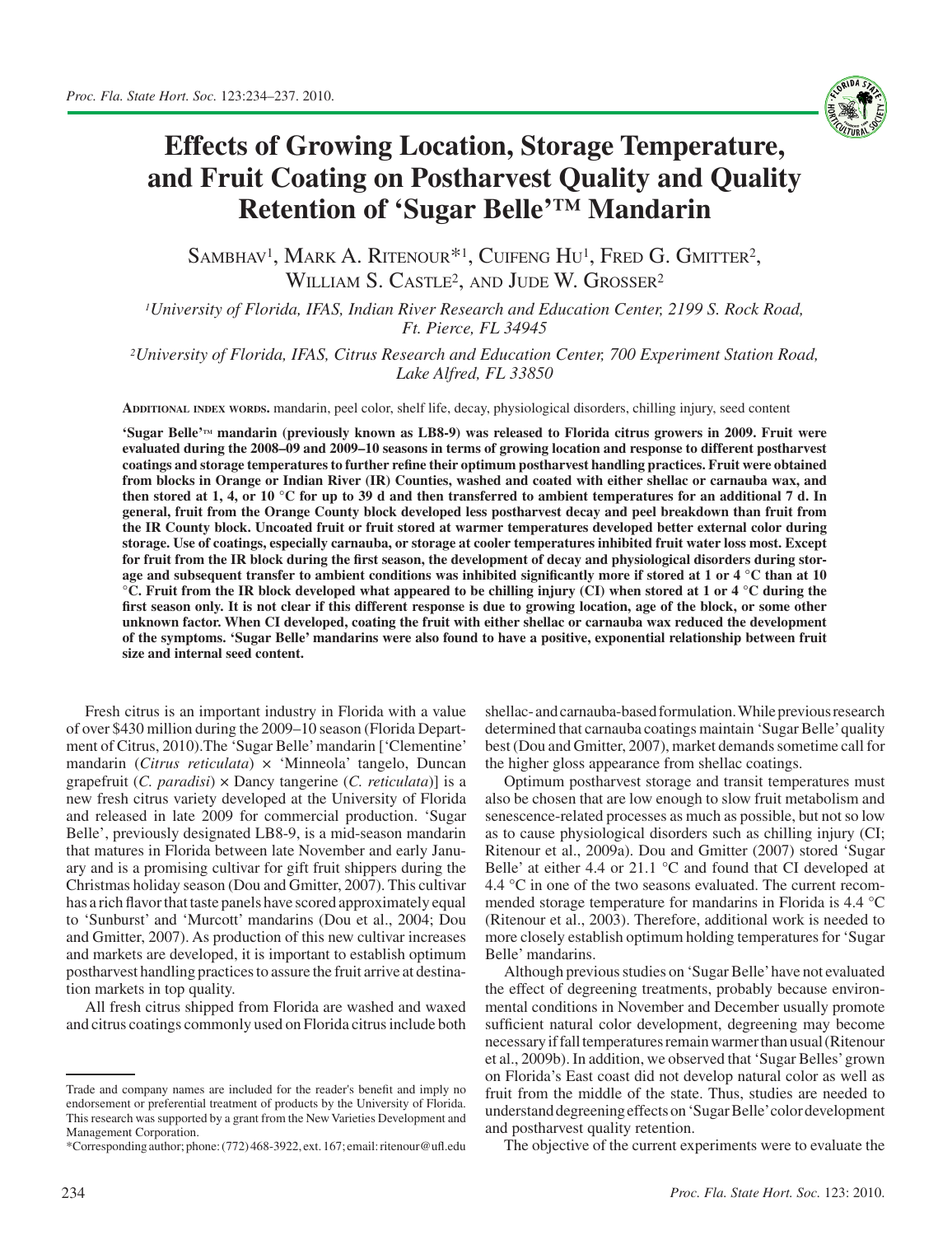effects of wax coatings, storage temperatures, and degreening duration on fruit color, decay and disorder development during storage and transfer to simulated retail environments. In addition, the relationship between fruit size and the number of seeds per fruit was also evaluated.

## **Materials and Methods**

'Sugar Belle' fruit were harvested from production blocks in either Orange (central ridge) or Indian River (IR; East coast) County. The groves were managed using commercial cultural practices.

**Effects ofwax coating and storagetemperature on 'Sugar Belle' postharvest quality retention.**Fruit were received at the Indian River Research and Education Center (IRREC) postharvest facility on 11 Dec. (IR County) or 12 Dec. (Orange County) in 2008, or on 15 Dec. (IR County) or 16 Dec. (Orange County) in 2009. Fruit were not degreened, but were dipped in 1,000 ppm thiabendazole (TBZ) for 4 min and allowed to sit for 1 h under ambient conditions before washing and waxing on the IRREC research packingline and placing at different storage temperatures. Uncoated fruit were washed and passed over the wax brushes without wax. The experiment was a factorial design evaluating three coating treatments (carnauba, shellac, or uncoated) and three storage temperatures  $(1, 4, \text{or } 10 \degree \text{C})$ . During storage, the fruit were evaluated biweekly for the development of decay or physiological disorders. After 39 d of cold storage, all fruit were transferred to ambient room conditions  $(\sim 23 \text{ °C})$  for an additional 14 d to simulate a retail environment before final evaluation. Each treatment consisted of 3 replicates of 40 fruit each.

**Effects of degreening duration on 'Sugar Belle' postharvest quality retention.** Fruit from the IR County block were harvested on 15 Dec. 2009 and exposed to 5 ppm ethylene, at 29 °C with 90% RH for either 12 or 24 h. Untreated fruit were not exposed to ethylene and kept at ambient conditions. After degreening, fruit were stored at 10 °C and evaluated biweekly for the development of decay and physiological disorders. Each treatment consisted of 3 replicates of 40 fruit each. External peel color was measured on day 0 (before degreening), 1, 7, and 21.

**Relationship between 'Sugar Belle' fruit size and internal seed count.** Two sets of 'Sugar Belle' fruit samples were received from a commercial packinghouse in IR County on 16 and 23 Dec. 2009, respectively. Each set contained 30 fruit from each of six sizes (80, 100, 120, 150, 180, and 210 fruit per 4/5-bu carton). The diameter of each fruit was measured and the number of seeds within each fruit were counted to determine the relationship between fruit size and seed number.

**Fruit quality evaluations.** Peel color was measured using a Minolta Chroma Meter (CR-300 series, Minolta Co. Ltd., Japan) at three equidistant locations on each fruit along the equator of the fruit and expressed as  $L^*$ ,  $a^*$  and  $b^*$  values. The  $a^*/b^*$ , hue and chroma values were calculated from the a\* and b\* values. As fruit lose their green color, a\*/b\* values increase from negative to positive. Hue angle decreases as the peel turns from green (160°) to yellow (90°) to orange (45°). Chroma is a measurement of the color's intensity from near white to characteristic pure color (McGuire, 1992; Voss, 1992).

Fruit weight loss was determined by individually weighing 10 fruit per replicate after transfer to ambient temperatures, and then again 14 d later. Decay and peel disorders were visually evaluated on each fruit biweekly and the percentage of fruit showing any decay or peel breakdown was calculated. Decayed fruits were

discarded from the replicate after each evaluation. Evaluations were discontinued after about 50% of the fruits decayed.

STATISTICAL ANALYSIS. Percentage data were transformed to arcsine values and all data was analyzed by analysis of variance using SAS (PROC GLM) for PC (SAS Institute Inc., Cary, N.C.). When differences were significant ( $P \le 0.05$ ), individual treatment means were separated using Duncan's multiple range tests  $(P =$ 0.05). Means presented are untransformed values.

## **Results and Discussion**

**Effects ofwax coating and storagetemperature on 'Sugar Belle' postharvest quality retention.** After harvest and postharvest treatments, 'Sugar Belle' fruit were evaluated for peel color development, weight loss, and the development of decay and peel disorders during cold storage and after an additional 7 d under ambient conditions (simulated retail conditions). While natural fruit color development was commercially acceptable at harvest for the Orange County block, after storage for 39 d, uncoated fruit still developed significantly better color than either of the waxed treatments (Table 1). This is expected, as Grierson and Newhall (1960) reported that color development is greatly inhibited after waxing. Either coating inhibited color development equally. 'Sugar Belle' color was also significantly delayed at cooler storage temperatures, which was also expected based on previous research (Grierson and Newhall, 1960). Fruit from the Orange County block had significantly better color after washing and waxing  $(a^*/b^* = 0.97)$  than fruit from the IR County block  $(a*/b* = 0.42)$ . Color measurements taken at harvest were not significantly different, but showed the same trend (data not shown).

Wax coatings are applied to fresh citrus to replace the natural water barrier lost when the fruit cuticle is partially removed during washing. Thus, as expected, uncoated fruit lost significantly more weight than either of the wax treatments (Table 2). However, of the waxed fruit, those coated with shellac lost significantly more weight than those coated with carnauba. Dou and Gmitter (2007) also reported that water loss was significantly reduced in 'Sugar Belle' fruit coated with shellac, carnauba, or polyethylene wax, but found no significant differences between the coating formulations. Others have reported greater inhibition of water loss from carnauba than from shellac coated fruit (Brown et al., 1998). However, it is not know when coating supply companies modify their coating formulations. Thus, periodic testing of commercial

Table 1. Peel color of 'Sugar Belle' fruit in 2008 from the Orange County block after 39 d of storage.

| Treatment           | $a^*/b^*$         | Hue     | Chroma             |
|---------------------|-------------------|---------|--------------------|
| Coating             |                   |         |                    |
| Uncoated            | $1.22 a^2$        | 39.85 h | 47.09 a            |
| Shellac             | 1.15 <sub>b</sub> | 41.28a  | 46.05 b            |
| Carnauba            | 1.13h             | 41.73a  | 44.92 c            |
| Significance        | ***               | ***     | ***                |
| Storage temperature |                   |         |                    |
| $1^{\circ}C$        | 1.07c             | 43.29a  | 46.13a             |
| $4^{\circ}C$        | 1.11h             | 42.08 h | 46.43a             |
| $10^{\circ}$ C      | 1.35a             | 36.86c  | 45.50 <sub>b</sub> |
| Significance        | ***               | ***     | ***                |
| $Trt \times Temp$   | ***               | ***     | ***                |

zValues within each column followed by unlike letters are significantly different by Duncan's multiple range test at  $P \le 0.05$ . <sup>NS, \*\*\*</sup>Nonsignificant or significant at  $P \le 0.001$ .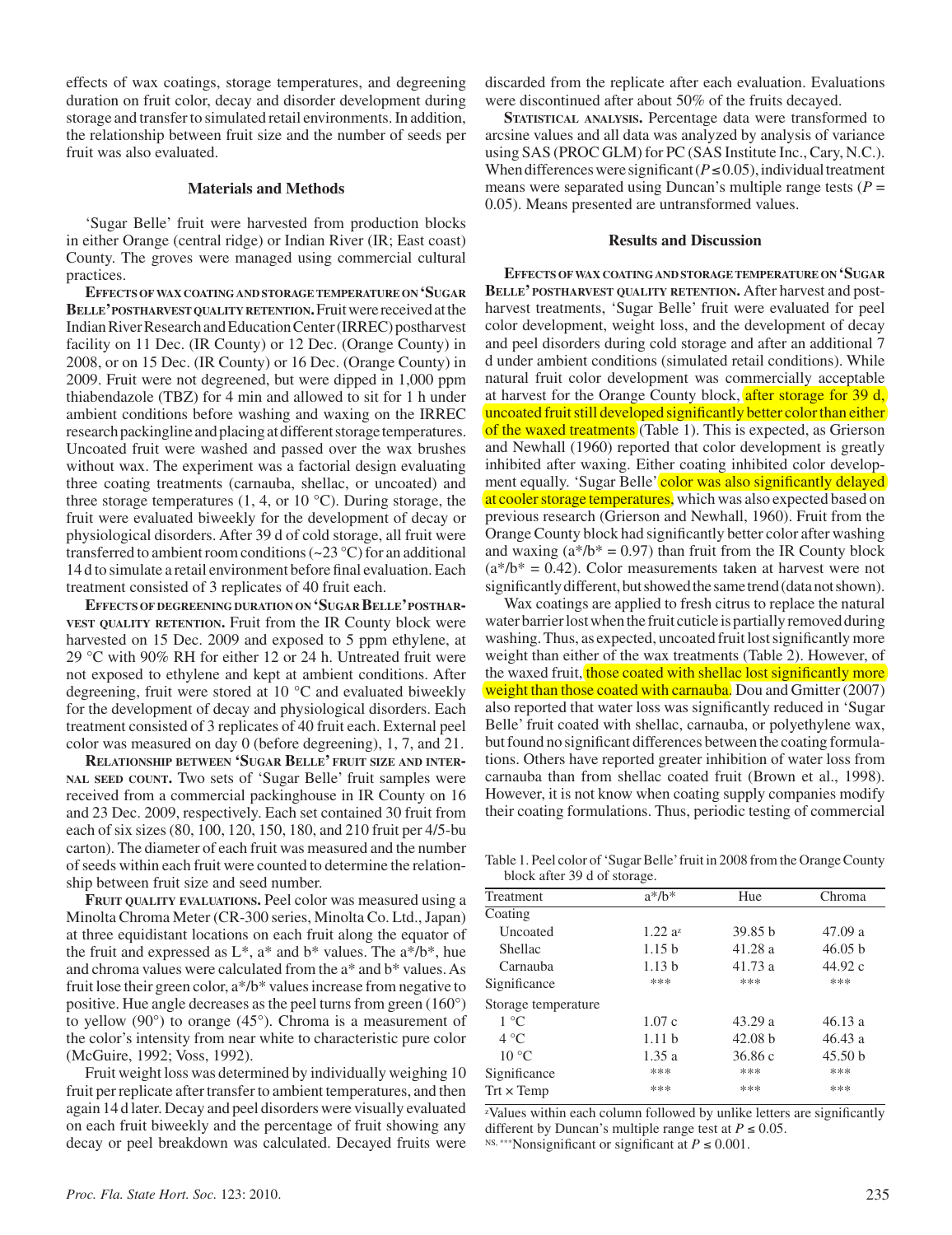| Table 2. Weight loss of 'Sugar Belle' fruit in 2008 from the Indian |                   |                                                                     |  |  |  |
|---------------------------------------------------------------------|-------------------|---------------------------------------------------------------------|--|--|--|
|                                                                     |                   | River County block during the first 2 weeks after transfer to ambi- |  |  |  |
|                                                                     | ent temperatures. |                                                                     |  |  |  |

| Treatment           | Wt loss $(\%)$      |  |
|---------------------|---------------------|--|
| Coating             |                     |  |
| Uncoated            | 9.85 a <sup>z</sup> |  |
| Shellac             | 7.72 B              |  |
| Carnauba            | 6.39C               |  |
| Significance        | ***                 |  |
| Storage temperature |                     |  |
| $1^{\circ}C$        | 7.76B               |  |
| 4 °C                | $8.04$ Ab           |  |
| $10^{\circ}$ C      | 8.26 A              |  |
| Significance        | **                  |  |
| $Trt \times Temp$   | *                   |  |

zValues within each column followed by unlike letters are significantly different by Duncan's multiple range test at  $P \le 0.05$ .

\*, \*\*\*, \*\*\*Significant at  $P \le 0.05$ , 0.01, or 0.001, respectively.

coatings is warranted to document potential changes in coating performance. Interestingly, even after the fruit were transferred to ambient temperatures, water loss continued to be slower in fruit previously stored at cooler temperatures.

After cold storage for 39 d, there were between 68% and 98% healthy fruit from the Orange County block, depending on storage temperature (Table 3). Storage at 1 or 4 °C significantly reduced decay due to both diplodia stem-end rot (*Lasiodiplodia theobromae*) and green mold (*Penicillium digitatum*). As long as the temperature is not so low to cause physiological disorders, storage at lower temperatures greatly prolongs shelf life by reducing decay (Ritenour et al., 2003). After transfer to ambient temperatures for 7 d, fruit decay was least (16%) in fruit previously stored at  $1 \degree C$ , and most (61%) in fruit previously stored at  $10^{\circ}$ C (Table 4). Most of the increased decay after transferring to ambient temperatures was due to increased green mold. The effects of storage temperature on postharvest decay on fruit from the 2008 IR block and the 2009 Orange and IR County blocks were similar to the 2008 Orange County block results.

There was very little peel breakdown during cold storage, even after fruit were transferred to ambient conditions for 7 d after cold storage (Tables 3 and 4). Results from both seasons and the IR County block fruit were mostly similar except that in 2008, fruit from the IR block developed significantly more peel breakdown at 4 °C (29%) than at 1 or 10 °C (15% and 10%, respectively). This peel breakdown is likely at least partially related to chilling injury (CI), as the disorder significantly increased after transfer to ambient temperatures to about 42% in fruit previously stored at either 1 or 4 °C, whereas it was 14% in fruit previously stored at 10 °C. It is not clear if this increased susceptibility to peel breakdown in the 2008 IR block is due to location, age of the block, seasonal factors, or some other unknown factor. In 2009, fruit from the IR block did not develop peel breakdown and behaved similar to fruit from the 2008 Orange County block (data not shown). Thus, the optimum storage temperature for 'Sugar Belle' fruit depended on the source of the fruit and the fruit's sensitivity to chilling. Additional work is needed to clarify the cause of differing chilling sensitivity and overall postharvest life between these two blocks.

The choice of fruit coating had no significant effect on postharvest decay in any of the tests (Tables 3 and 4). They also did not usually affect disorders, except for 2008 IR County fruit that

| Table 3. Percentage of 'Sugar Belle' fruit in 2008 from the Orange |                                                                       |  |  |  |
|--------------------------------------------------------------------|-----------------------------------------------------------------------|--|--|--|
|                                                                    | County block with decay or peel disorders after 39 d of cold storage. |  |  |  |

|                     |           |           | Green          | Total          | Peel      |
|---------------------|-----------|-----------|----------------|----------------|-----------|
|                     | Healthy   | Diplodia  | mold           | decay          | breakdown |
| Treatment           | $(\%)$    | $(\%)$    | $(\%)$         | $(\%)$         | $(\%)$    |
| Coating             |           |           |                |                |           |
| Uncoated            | 91        | 5         | 4              | 8              | 1         |
| Shellac             | 86        | 6         | 8              | 14             | $\theta$  |
| Carnauba            | 86        | 7         | 7              | 14             |           |
| Significance        | <b>NS</b> | <b>NS</b> | <b>NS</b>      | <b>NS</b>      | <b>NS</b> |
| Storage temperature |           |           |                |                |           |
| $1^{\circ}C$        | $98a^2$   | 1 B       | 0 <sub>b</sub> | 2 <sub>b</sub> | 1         |
| $4^{\circ}C$        | 96 a      | 3B        | 0 <sub>b</sub> | 3 <sub>b</sub> | 0         |
| $10^{\circ}$ C      | 68 h      | 13 A      | 18 a           | 31a            | $\Omega$  |
| Significance        | ***       | ***       | ***            | ***            | <b>NS</b> |
| $Trt \times Temp$   | <b>NS</b> | <b>NS</b> | <b>NS</b>      | <b>NS</b>      | <b>NS</b> |

zValues within each column followed by unlike letters are significantly different by Duncan's multiple range test at  $P \le 0.05$ .

NS, \*\*\*Nonsignificant or significant at *P* ≤ 0.001.

Table 4. Percentage of 'Sugar Belle' fruit in 2008 from the Orange County block with decay or peel disorders after 39 d of cold storage plus an additional 7 d at room temperature  $(\sim 23 \text{ °C})$ .

|                     |           |                | Green     | Total     | Peel           |
|---------------------|-----------|----------------|-----------|-----------|----------------|
|                     | Healthy   | Diplodia       | mold      | decay     | breakdown      |
| Treatment           | $(\%)$    | $(\%)$         | $(\%)$    | $(\%)$    | $(\%)$         |
| Coating             |           |                |           |           |                |
| <b>Uncoated</b>     | 60        | 5              | 32        | 38        | 1              |
| Shellac             | 51        | 6              | 38        | 45        | 2              |
| Carnauba            | 53        | 5              | 39        | 45        | 1              |
| Significance        | <b>NS</b> | <b>NS</b>      | <b>NS</b> | <b>NS</b> | <b>NS</b>      |
| Storage temperature |           |                |           |           |                |
| $1^{\circ}C$        | $80a^2$   | 1 <sub>h</sub> | 16C       | 16c       | 1              |
| $4^{\circ}C$        | 61h       | 3 <sub>b</sub> | 33 B      | 33 b      | 1              |
| $10^{\circ}$ C      | 23c       | 13a            | 61 A      | 61 a      | $\mathfrak{D}$ |
| Significance        | ***       | ***            | ***       | ***       | NS             |
| $Trt \times Temp$   | ***       | ***            | ***       | ***       | NS             |

zValues within each column followed by unlike letters are significantly different by Duncan's multiple range test at  $P \le 0.05$ .

NS, \*\*\*Nonsignificant or significant at *P* ≤ 0.001.

developed significantly less peel breakdown (18%) if coated with either carnauba or shellac wax, compared to the uncoated control (60%). Wax coatings are known to inhibit the development of CI in citrus (Brown et al., 1998). However, increased peel breakdown could also be related to increased water loss of the washed, but uncoated fruit compared to the fruit coated with shellac or carnauba wax. However, if the effect was primarily due to water loss, then shellac-coated fruit would have been expected to develop more peel breakdown than those coated with carnauba, because the former lost significantly more water than the latter (Table 2).

**Effects of degreening duration.** While the fruit from the IR block were already reasonably well colored at the 2009 harvest with an a\*/b\* ratio of 0.44, degreening for 24 h in 2009 still resulted in significantly better color after 1 or 7 d at 10 °C (Table 5). Significant differences in color disappeared 14 d after degreening (data not shown). Degreening treatments resulted in no significant difference in decay or physiological disorders during subsequent cold storage (data not shown).

**Relationshipbetween 'Sugar Belle' fruitsize and internal seed count.** A clear relationship between fruit size and the number